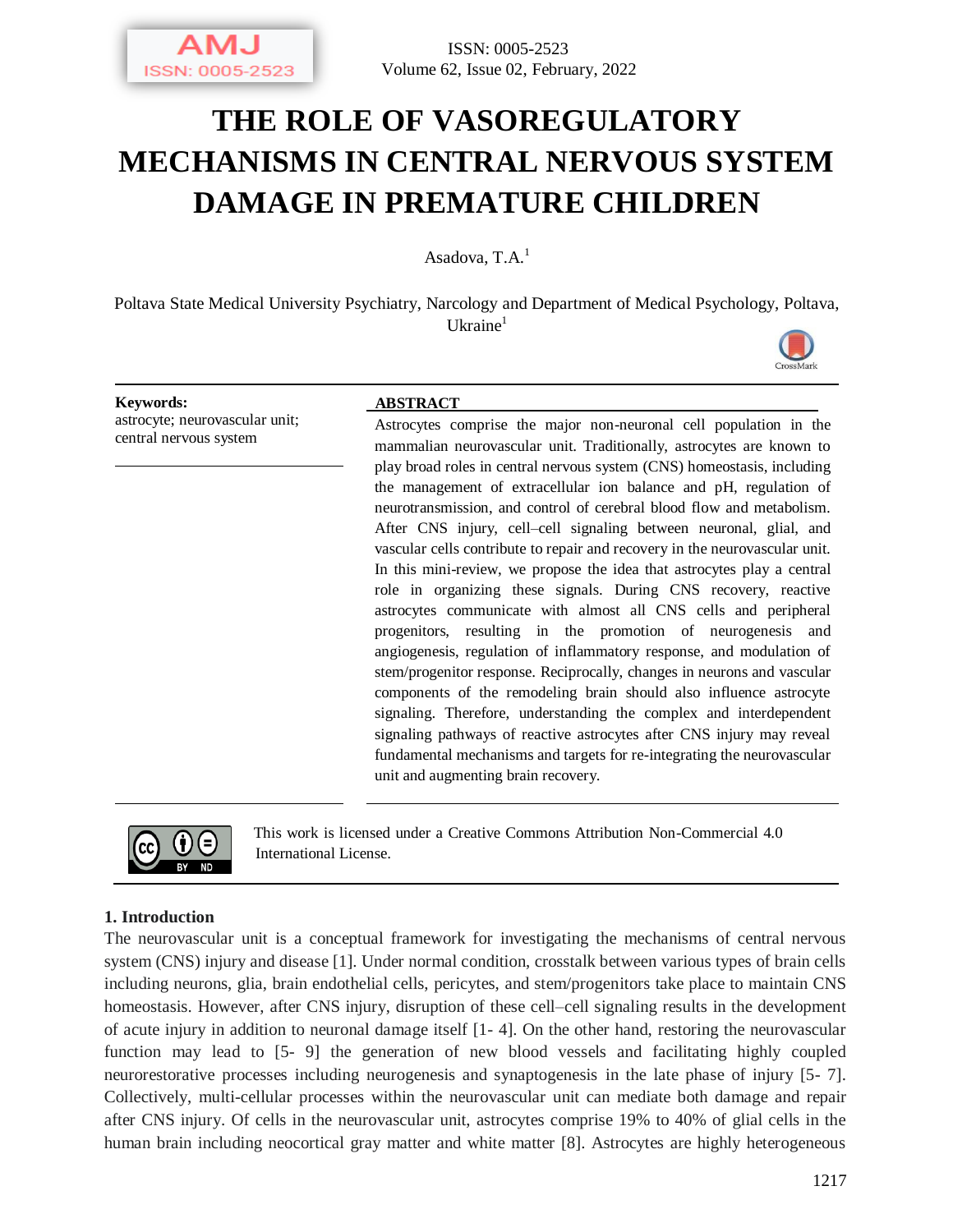and pleomorphic, and there are at least two different populations: Protoplasmic astrocytes (gray matter, type-1) and fibrous astrocytes (white matter, type-2). Protoplasmic astrocytes widely distributing in gray matter have a larger size  $({\sim}50 \text{ }\mu\text{m})$  and more organelles than fibrous astrocytes, and at least one process contacts blood vessels through perivascular endfeet as well as forming multiple contacts with neurons. These astrocytes regulate local blood flow and neuronal homeostasis [9], [10]. Fibrous astrocytes are originated from radial glial cells that are capable of differentiating neurons, astrocytes and oligodendrocytes during brain development, and these astrocytes highly express glial fibrillary acidic protein (GFAP), nestin, and vimentin [11], [12]. Although the specific function remains to be characterized, fibrous astrocytes also contact vessel capillaries like the protoplasmic astrocytes [13]. Generally, elevated GFAP is a common feature of the activation state of astrocytes. In a normal brain, astrocytes play key roles in sustaining CNS homeostasis. Not surprisingly, astrocytes are now known to also play a vital role in how the brain responds to injury and disease. After CNS injury, reactive astrocytes are traditionally thought to impede dendritic and axonal growth by producing inhibitory molecules [14- 16]. However, accumulating evidence now reveal that astrocytes have a wide variety of essential phenotypes, with beneficial and deleterious actions spanning a complex spectrum from the acute stage of injury/disease to the later phases of recovery. The reader is referred to many detailed reviews that rigorously describe these multiphasic astrocyte phenotypes and functions [15], [17- 24]. Here, in this mini-review, we aim to survey primary principles to support the idea that astrocytes comprise a critical source of crosstalk signaling within the neurovascular unit as the damaged brain begins to transition from initial injury into endogenous repair and recovery after CNS injury, including stroke, white matter injury, and spinal cord injury.

# **2. Methods**

# *2.1 Study design*

The ALK in Lung Cancer Trial of brigatinib (ALTA trial; NCT02094573) was an open-label, phase 2, multicenter, international study. The trial evaluated the efficacy and safety of two randomized dosing regimens of brigatinib (Arm A: 90 mg QD and Arm B: 180 mg QD with a 7-day lead-in at 90 mg QD) in patients with locally advanced or metastatic ALK þ NSCLC whose disease had progressed on prior therapy with crizotinib. Patients in the ALTA trial were enrolled from 71 sites, including 15 in the US, one in Canada, 38 in Europe, six in Australia, and 11 in Asia. Eligible patients ( 18 years of age) had locally advanced or metastatic ALK þ NSCLC, investigator-determined disease progression on crizotinib, 1 measurable lesion per Response Evaluation Criteria in Solid Tumors version 1.1 (RECIST v1.1)29, adequate organ and hematologic function, and Eastern Cooperative Oncology Group (ECOG) performance status.

### **3. Results**

From June 4, 2014 to September 21, 2015, 222 patients were enrolled and randomly assigned to brigatinib in treatment Arm A (*n* ¼ 112) or Arm B (*n* ¼ 110) of the ALTA trial (NCT02094573). The analytical sample in the ITT-PRO population with baseline PRO data and at least one follow-up visit with PRO data included 208 subjects across arm A (n  $\frac{1}{4}$  105) and Arm B (n  $\frac{1}{4}$  103). Patient demographic and baseline clinical characteristics of the ITT-PRO sample are shown in Table 2. With the exception of age (Arm A was statistically significantly younger than Arm B), baseline demographic characteristics were balanced between the two dosing arms. It should be noted that the ALK þ NSCLC clinical trial sample tended to be younger and was comprised of more women and more non-smokers relative to the characteristics in the general population of NSCLC patients.

#### **4. Discussion**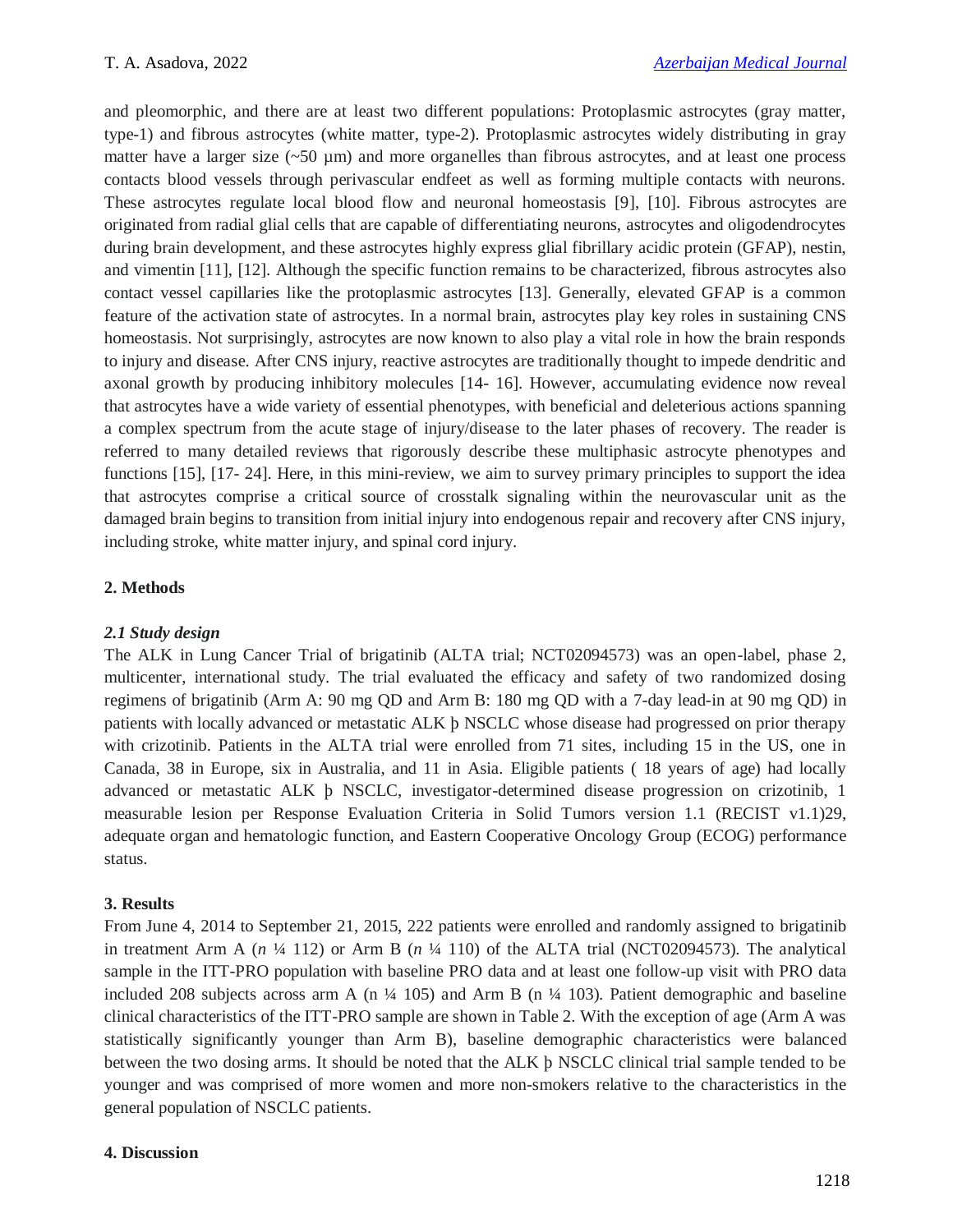

ISSN: 0005-2523 Volume 62, Issue 02, February, 2022

The ALTA trial has previously demonstrated the treatment Table 3. benefits of brigatinib for patients with crizotinib-refractory ALK þ NSCLC on traditional cancer outcomes, including ORR and median survival [7]. The clinical data from this more recent data extraction (September 29, 2017) confirmed the durable benefit of brigatinib, in particular the increased benefit of Arm B over Arm A compared with an earlier data cut [6]. Findings based on the EORTC QLQ-C30 functional domains46 found that mean GHS/QoL scale scores were statistically significantly improved over time for patients in both treatment arms. In addition, few patients experienced a meaningful worsening of their GHS/QoL scores. In the context of a severe disease such as NSCLC, the fact that treatment did not result in significant reduction of HRQoL is important, given the potential impact of treatment-related toxicities46. These results are consistent with EORTC QLQ-C30 results based on an earlier data cut from the ALTA study that found HRQoL remained at or above baseline levels and did not differ between arms [6]. The current analysis generated utility scores from the EORTC QLQ-C30 using available algorithms to enable evaluation of patients' health utility. This is important because there is literature suggesting that the generic EQ-5D can have variable levels of sensitivity to detecting change in some health conditions47, and it would be practical to have a suitable algorithm identified to use based on a condition specific scale such as the EORTC QLQ-C30. The current study used two published algorithms (Khan et al. 45 and Longworth et al. 43) in this analysis. The key findings from this exploratory analysis of openlabel phase 2 study data were two-fold. First, the availability of appropriate utility mapping algorithms provided an opportunity to estimate utilities in a study where no health utility measure was administered. The EORTC QLQ-C30 is very widely used in oncology and is a condition-specific PRO that is known to be responsive to detecting changes due to treatment48,49, and may be more sensitive to the cancer patient's experience than a generic preference measure. Because of its widespread use, it could be very useful to have reliable methods for generating utilities from the EORTC QLQ-C30. Application of these mapping methods made it possible to evaluate generated utilities based on two separate algorithms. Consistent results were obtained for utilities derived in this study using the Khan et al. 45 algorithm using the expanded EQ-5D-5L system and Longworth et al. 43 based on the standard EQ-5D-3L measure. Very small numeric differences were observed between the estimates, with Khan et al. 45 algorithm-based estimates approximately 0.01 or 0.02 points lower than those generated based on the Longworth et al. 43 method. This minor variation may potentially be related to differences in the utility measure, patient sample, and/or modeling methods used. The Khan et al. 45 estimates were based on the EQ-5D-5L version, with expanded response levels, that has been noted to have less tendency toward overprediction of utilities, used only NSCLC population of patients rather than a combination of cancer types, and a BB regression approach to develop the model that may provide better estimation over traditional OLS methods. More accurate prediction for the EQ-5D-5L using the BB model is also corroborated by a recent multi-country survey study comparing alternative statistical approaches to estimating utilities in a sample of 772 patients diagnosed with cancer.

#### **5. Conclusions**

Cell–cell signaling between neuronal, glial and vascular compartments provides the signals and substrates for investigating the mechanisms of acute injury and delayed recovery after stroke, brain injury and neurodegeneration [3,113]. The development of therapies to reconnect the diverse communicating signals between multiple cell types will be challenging. During normal brain function, astrocytes are primarily responsible for ionic homeostasis, modulation of synaptic activity and neurotransmission, maintenance of the BBB, and cerebral blood flow regulation and metabolism. After CNS injury and disease, reactive astrocytes represent a complex source of intercellular signals that may impede recovery or potentially contribute to neuroprotection and defense against damaging immune response (Figure 1). The balance between deleterious and beneficial responses warrants careful study. Ultimately, a more nuanced approach may be needed in order to stimulate the beneficial astrocyte program to reconnect and regenerate the entire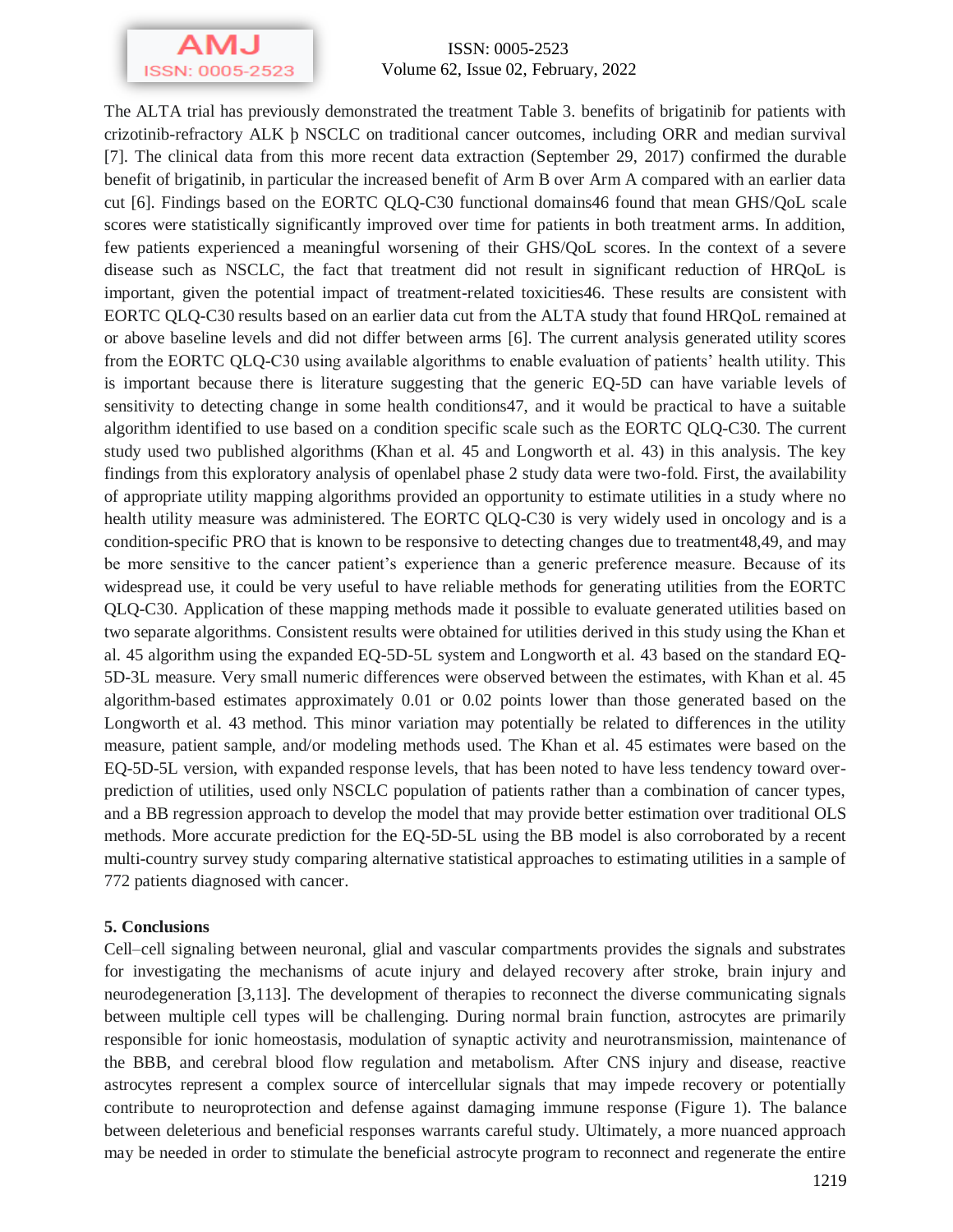neurovascular unit after CNS injury or disease.

## **6. REFERENCES**

[1] Shieds J. (1973) Handbook of abnormal psychology, London: Pitman medical publishing.

[2] Maruta N., Pan'ko T., Fedchenko V., Kutikov O. The role of psychotraumatization factors in formation of anxious-phobic disorders. Proceedings of the WPA International Congress 2012 (Prague, Czech Republic, October 17-21, 2012), Prague, Ceska a slovenska psychiatrie, p. 251.

[3] Herasymenko L.O. (2018) Psihosotsіal'na dezadaptatsіya (suchasnі kontseptual'nі modelі) [Psychosocial disadaptation (modern conceptual models)]. Ukraїns'kii vіsnik psihonevrologіyi, no 1, pp. 62-65.

[4] Skrypnіkov A.M., Herasymenko L.O., Іsakov R.І. (2016) Psihosotsіal'na dezadaptatsіya pri posttravmatichnomu stresovomu rozladі u zhіnok [Psychosocial disadaptation in post-traumatic stress disorder in women]. Poltava: ASMI. (in Ukrainian)

[5] Breslau N. Trauma and posttraumatic stress disorder in the community / N. Breslau [et al.] // Archives of General Psychiatry. – 1998. – №. 55. – Р. 626-632.

[6] Goldberger L., Breznitz S. (2012) Handbook of stress. Theoretical and clinical aspects, New York: The Free Press.

[7] McGrath E. Women and depression: Risk factors and treatment issues / McGrath E. [et al.]. – Washington : Am. Psychol. Ass., 1990. – 14 p.

[8] Rean A., Kudashev A., Baranov A. (2002) Psihologija adaptacii lichnosti. [Psychology of personality adaptation]. Saint Petersburg : Medicinskaja pressa. (in Russian)

[9] Chaban O.S., Khaustova O.O. Dezadaptatsіya lyudini v umovah suspіl'noyi krizi: novі sindromi ta napryamki yih podolannya [Maladjustment of a person in a social crisis: new syndromes and ways to overcome them]. Journal of Psychiatry and Medical Psychology, 2009, no 3, pp. 13-21.

[10] Foa E.B., Rothbaum B.O. Treating the trauma of rape Cognitive- behavioral therapy for PTSD. New York. Guilford Press, 286 p.

[11] Feldmann Т.В., Bell R.A. Juror stress: identification and intervention // Bull. Am. Acad. Psychiatry. Eaw. — 1993. — Vol. 21, № 4. — P. 409-417.

[12] Kinzie, J. D., & Leung, P. (1989). Clonidine in Cambodian patients with posttraumatic stress disorder. Journal of Nervous and Mental Disease, 177(9), 546–550

[13] Foa E.B., Davidson I.R.T., Diagnostic issues in post-traumatic stress disorder: Considerations for the DSM-IY // J. Abnorm. Psychol. -1991. — Vol. 100, № 3. — P. 346 — 355.

[14] Krupnick J.L., Green B.L., Miranda J. Interpersonal psychotherapy for low-income women with PTSD // Arch. 63 Gen. Psychiatry. - 2000. - Vol. 57. - P. 459-466.